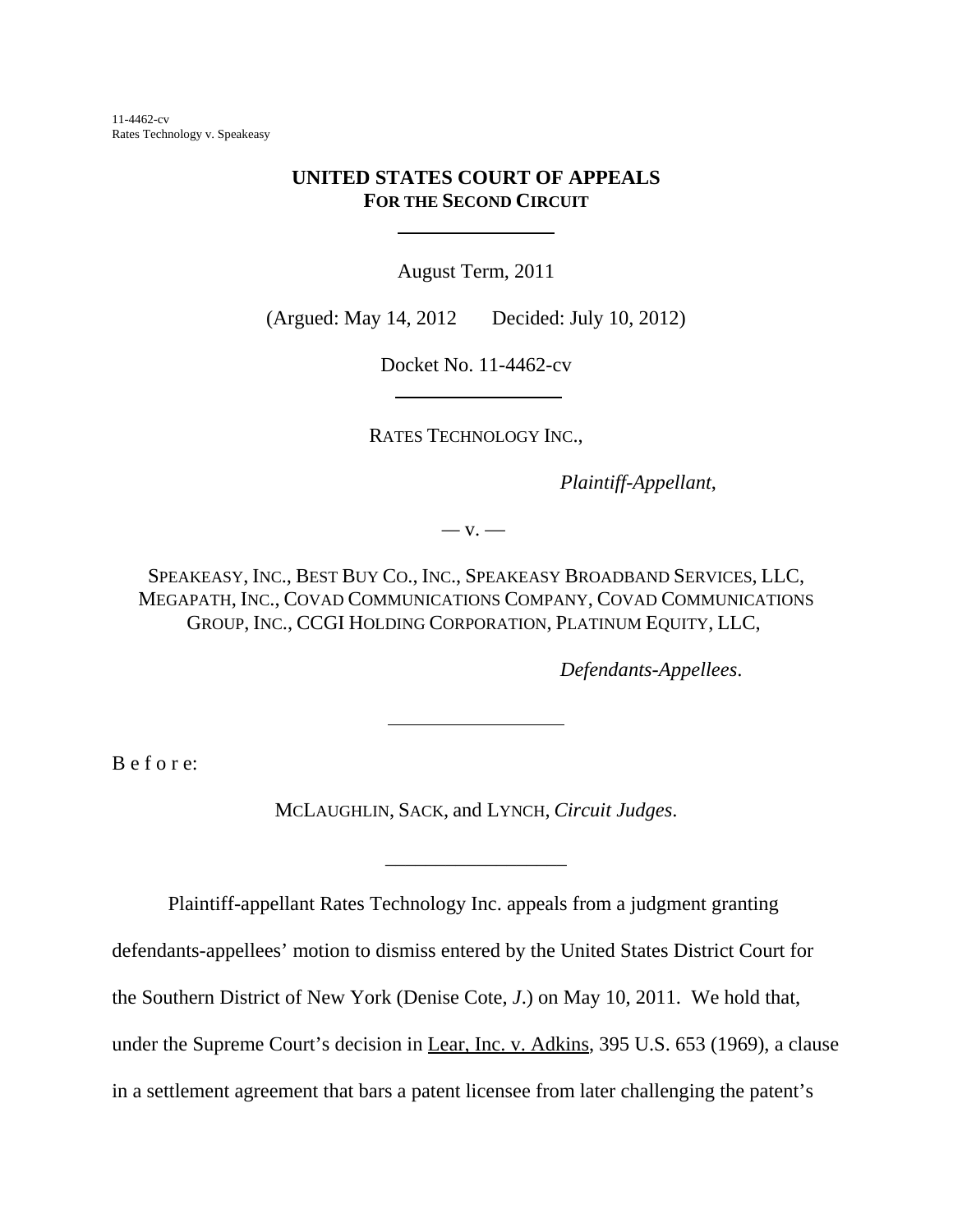validity is void for public policy reasons if the settlement was entered into prior to the initiation of litigation between the parties. We accordingly AFFIRM the district court's judgment.

 $\overline{a}$ 

 $\ddot{\phantom{a}}$ 

DAVID LAZER (Zachary Murdock, *on the brief*), Lazer Aptheker Rosella & Yedid, P.C., Melville, NY, *for Plaintiff-Appellant*.

DAVID LEICHTMAN (Avani P. Bhatt, *on the brief*), Robins, Kaplan, Miller & Ciresi L.L.P., New York, NY, *for Defendants-Appellees Speakeasy, Inc. and Best Buy Co., Inc.* 

David S. Elkins, Christopher D. Mays, Squire Sanders (US) LLP, Palo Alto, CA, *for Defendants-Appellees Megapath, Inc., Covad Communications Company, Covad Communications Group, Inc., CCGI Holding Corporation, Platinum Equity, LLC, and Speakeasy Broadband Services, LLC.* 

GERARD E. LYNCH, *Circuit Judge*:

This case requires us to consider whether a clause in a settlement agreement which bars a patent licensee from later challenging the patent's validity is void for public policy reasons under the Supreme Court's decision in Lear, Inc. v. Adkins, 395 U.S. 653 (1969), where the parties entered into the agreement after an accusation of infringement by the patent owner but prior to any litigation. We hold that, in these circumstances, such a nochallenge clause is void under Lear. We therefore affirm the decision of the United States District Court for the Southern District of New York (Denise Cote, *J*.) dismissing the complaint in this action.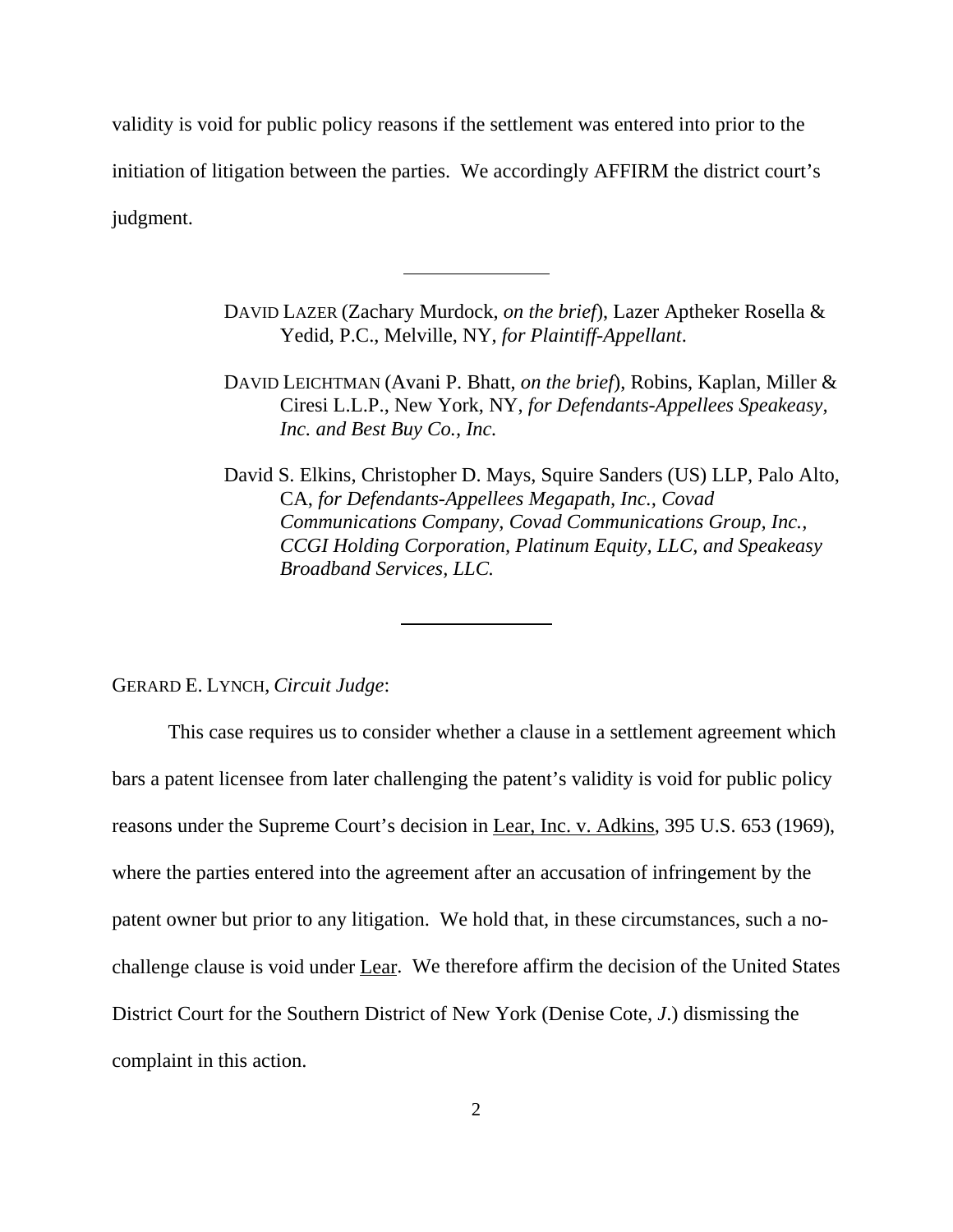### **BACKGROUND**

According to the First Amended Complaint ("Complaint"),<sup>1</sup> plaintiff-appellant Rates Technology Inc. ("RTI") is the owner of two patents (the "Patents") that cover inventions relating to the automatic routing of telephone calls based upon cost. RTI alleges that it is well known in the telecommunications industry "for its policy of settling patent infringement claims in accordance with a one-time payment tiered pricing structure based on the size of the accused infringer measured by its annual sales." In or around April 2007, RTI became aware that the Patents were being infringed by defendantappellee Speakeasy, Inc. ("Speakeasy"), a telecommunications company that provided broadband, voice, and data services to businesses.RTI notified Speakeasy that it believed Speakeasy was infringing the Patents and, in accordance with company policy, offered to release Speakeasy from liability in exchange for a one-time payment consistent with RTI's tiered pricing structure.

On April 30, 2007, RTI and Speakeasy entered into an agreement, which was styled as a "Covenant Not to Sue" (hereinafter, the "Agreement"). The Agreement began with a series of recitals, which declared that (1) RTI is the holder of the Patents; (2) RTI

<sup>&</sup>lt;sup>1</sup> The allegations set forth in this section are drawn from the Complaint and from a copy of the RTI-Speakeasy agreement attached to the Complaint. See ATSI Commc'ns v. Shaar Fund, Ltd., 493 F.3d 87, 98 (2d Cir. 2007) (noting that "we may consider any written instrument attached to the complaint"). When reviewing a decision granting a motion to dismiss, we assume that all non-conclusory allegations made in a complaint are true, and construe them in the light most favorable to the plaintiff. See Ashcroft v. Iqbal, 556 U.S. 662, 678-80 (2009); Litwin v. Blackstone Grp., L.P., 634 F.3d 706, 708, 715 (2d Cir. 2011).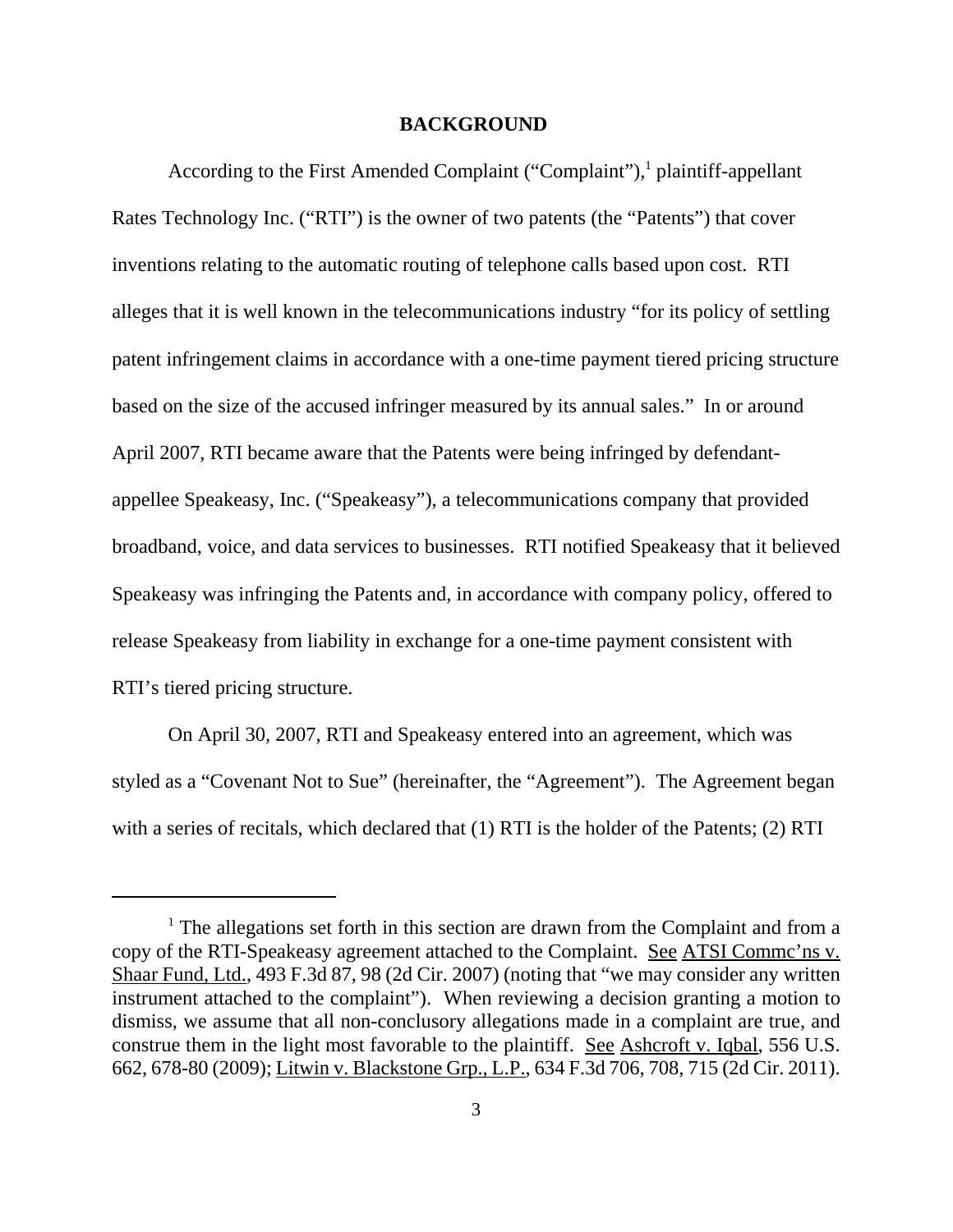"has alleged that products, services, and technology made, used, sold, offered for sale and imported by Speakeasy . . . infringe" the Patents; (3) "Speakeasy has denied any possible infringement"; and (4) "the parties desire to settle their potential differences on the terms and conditions set forth" in the Agreement. The Agreement then provided that RTI "release[d] and promise[d] not to sue Speakeasy" for any past or future infringement of the Patents. In exchange, Speakeasy agreed to make a one-time payment of \$475,000 to RTI. The Agreement further provided that "Speakeasy acknowledges the validity, and enforceability of the Patents. Speakeasy does not admit that it has infringed the Patents."

The Agreement also included a provision barring Speakeasy from ever challenging, or assisting others in challenging, the validity of the Patents:

> Speakeasy hereby warrants and represents to RTI that on and after the execution date of this Covenant Speakeasy will not anywhere in the world challenge, or assist any other individual or entity to challenge, the validity of any of the claims of the Patents or their respective foreign counterpart patents or their respective foreign counterpart patent applications, except in defense to a Patent infringement lawsuit brought under the Patents against Speakeasy, its [products and services], and except as otherwise required by law.

This no-challenge clause was accompanied by the following liquidated damages

provision:

In the event that the above representation is incorrect then Speakeasy agrees that it shall pay to RTI as liquidated damages the additional amount of Twelve Million U.S. (\$12 Million) Dollars plus all legal expenses necessary to collect this added amount.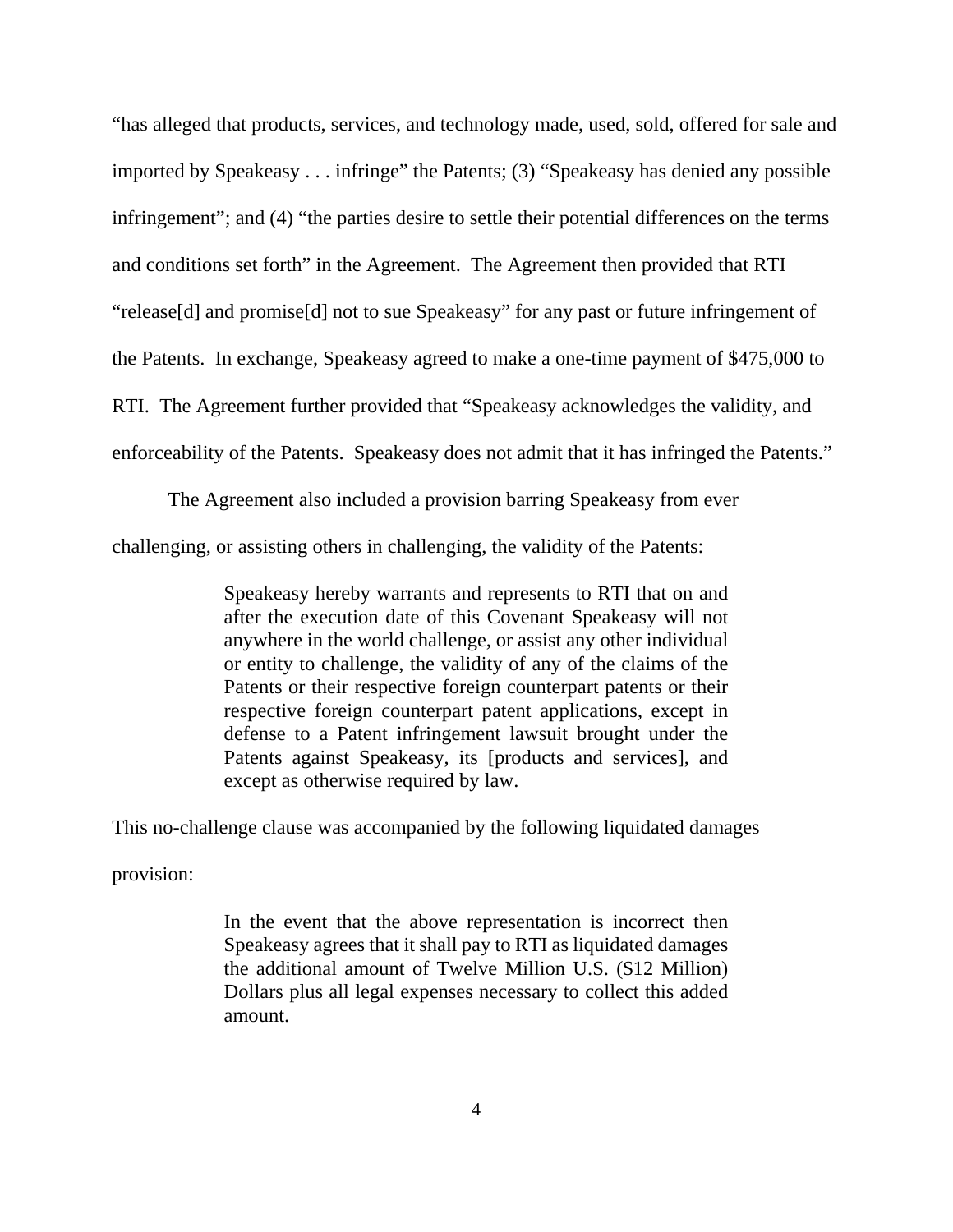The Agreement further defined "Speakeasy" to include both Speakeasy and defendantappellee Best Buy Co., Inc., which had previously announced plans to acquire Speakeasy. Shortly after the Agreement between Speakeasy and RTI was signed, Best Buy's acquisition of Speakeasy closed.

Three years later, on June 10, 2010, Best Buy announced a plan to sell Speakeasy and merge it into entities associated with the various Covad defendants-appellees ("Covad Defendants").<sup>2</sup> The particular details of the merger, and of the byzantine corporate relationships among the Covad Defendants, are not relevant to this appeal. What is relevant is that around the time this transaction was announced, RTI once again learned of an infringement of the Patents. On June 25, 2010, RTI notified one of the Covad Defendants, Covad Company, that RTI believed it was infringing the Patents. RTI offered to release Covad Company from any liability for infringement in exchange for a one-time payment in an amount to be determined by RTI's tiered pricing structure. On July 23, 2010, Covad Company responded by filing a declaratory judgment action against RTI in the United States District Court for the Northern District of California (the "California Action") seeking a declaration that the Patents were invalid and unenforceable.

<sup>&</sup>lt;sup>2</sup> The Covad Defendants are Platinum Equity, LLC, CCGI Holding Corporation, Covad Communications Group, Inc. ("Covad Group"), Covad Communications Company ("Covad Company"), and Speakeasy Broadband Services, LLC.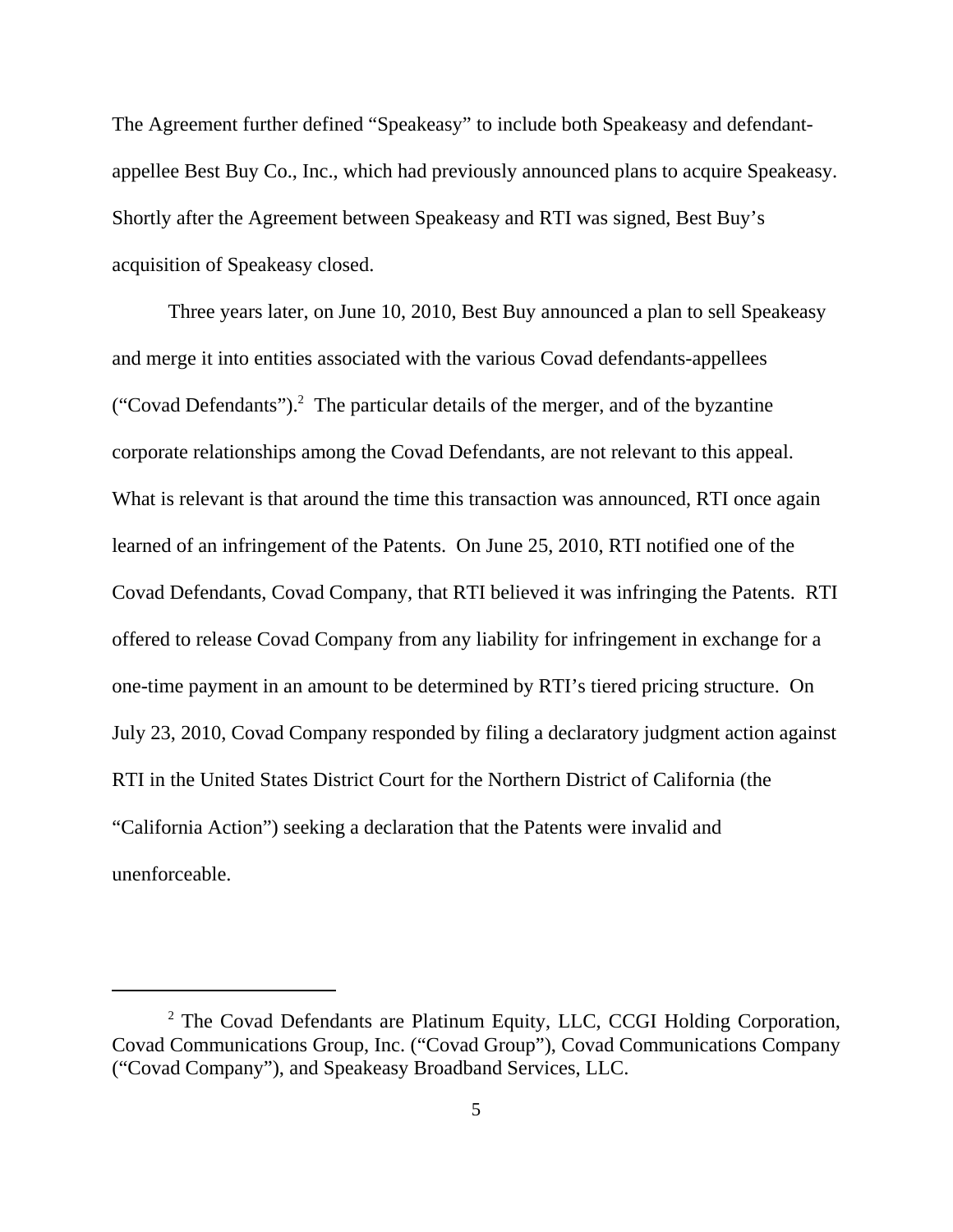About a month later, on August 31, 2010, RTI initiated the present lawsuit. RTI's Complaint, as amended, alleges that during due diligence conducted in anticipation of the proposed merger, another of the Covad Defendants, Covad Group, learned of the Agreement between RTI and Speakeasy. It further alleges that Speakeasy and/or Best Buy "provided certain information relating to the RTI patents" to Covad Group, and that Covad Group or one of the other parties to the merger provided that same information to Covad Group's subsidiary, Covad Company. According to RTI, Covad Company used this information in formulating the allegations of the complaint in the California Action.

Accordingly, RTI's Complaint alleges that Speakeasy and Best Buy breached the Agreement's no-challenge clause – which included a prohibition on "assist[ing]" any challenge to the Patents' validity – by providing information relating to RTI's Patents that helped Covad Company challenge the validity of the Patents in the California Action. The Complaint also claims that all of the Covad Defendants are liable for the breach of contract by virtue of the merger. The Complaint seeks to hold all of the defendants jointly and severally liable, and to enforce the Agreement's \$12 million liquidated damages clause.

A few months after the present lawsuit was filed, Covad Company voluntarily dismissed the California Action before RTI filed an answer. See Notice of Dismissal at 1, Covad Commc'ns Co. v. Rates Tech. Inc., No. 10-cv-3233 (N.D. Cal. Dec. 3, 2010), ECF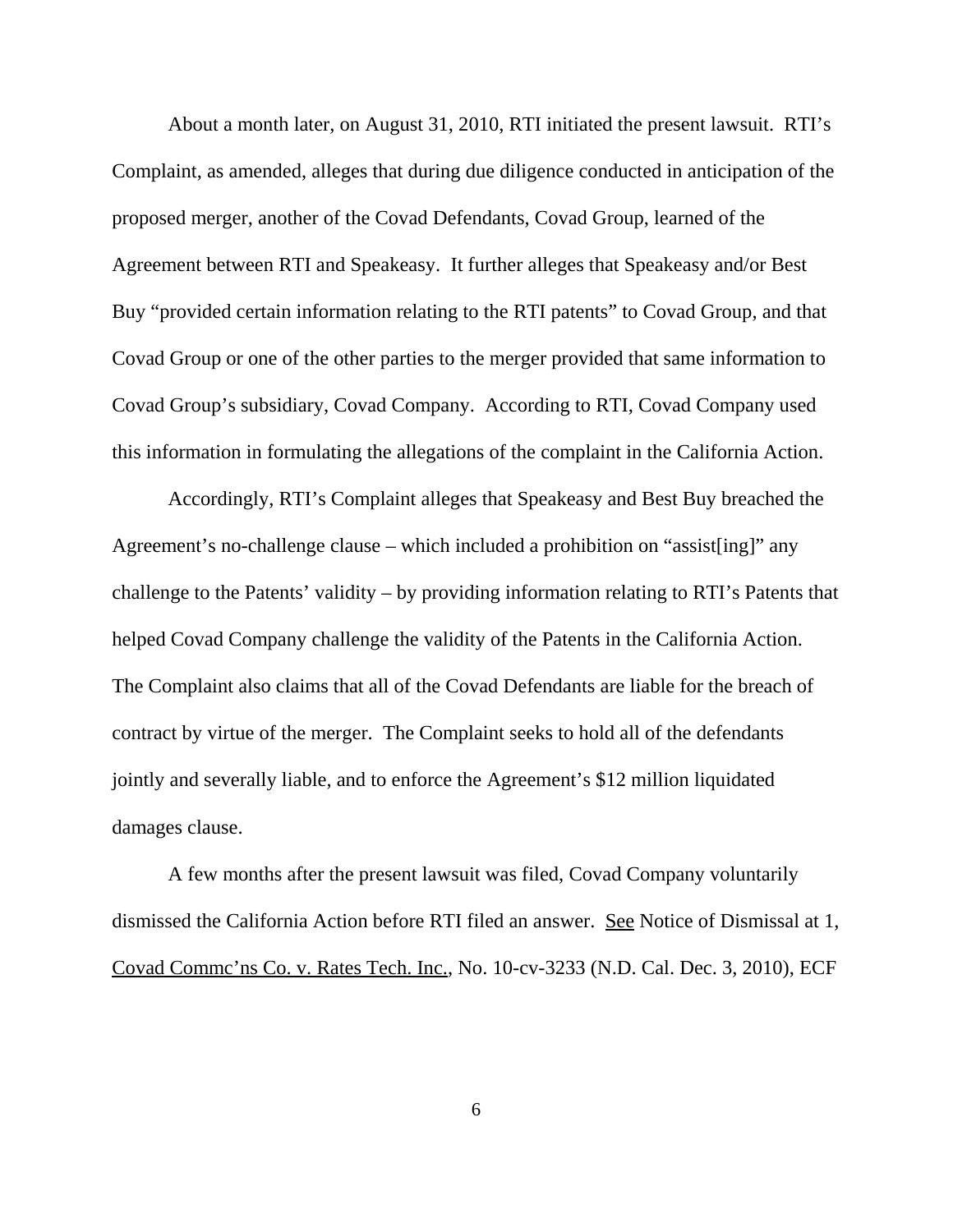No. 15.<sup>3</sup> Thereafter, the defendants in this case moved to dismiss the Complaint for failure to state a claim pursuant to Federal Rule of Civil Procedure 12(b)(6). On May 9, 2011, the district court granted the motions. The court relied on the Supreme Court's decision in Lear, which held that the doctrine of licensee estoppel – under which a licensee of intellectual property "effectively recognizes the validity of that property and is estopped from contesting its validity in future disputes," Idaho Potato Comm'n v. M & M Produce Farm & Sales, 335 F.3d 130, 135 (2d Cir. 2003) – is "unenforceable in the context of challenges to the validity of patents," Rates Tech. Inc. v. Speakeasy, Inc., No. 10-cv-6482, 2011 WL 1758621, at \*3 (S.D.N.Y. May 9, 2011) (citing Lear, 395 U.S. at 670-71). The district court held that the no-challenge clause in this case, which was "entered into prior to the commencement of any litigation," was contrary to the "public interest in litigating the validity of patents" identified in Lear and its progeny.  $\underline{Id}$ .<sup>4</sup> The court therefore held that the no-challenge clause was invalid, and that dismissal of the Complaint was required.

<sup>&</sup>lt;sup>3</sup> We may "take judicial notice of a document filed in another court  $\dots$  to establish the fact of such litigation and related filings." Global Network Commc'ns, Inc. v. City of New York, 458 F.3d 150, 157 (2d Cir. 2006) (internal quotation marks omitted).

<sup>&</sup>lt;sup>4</sup> The district court did not reach the defendants' other arguments for dismissal, including Best Buy and Speakeasy's argument that RTI's claim that they "assisted" in filing the California Action did not satisfy the plausibility standard for pleading, see Iqbal, 556 U.S. at 678-80, and the Covad Defendants' argument that they were not bound by the Agreement. Because we affirm the district court's dismissal under Lear, we do not reach these arguments.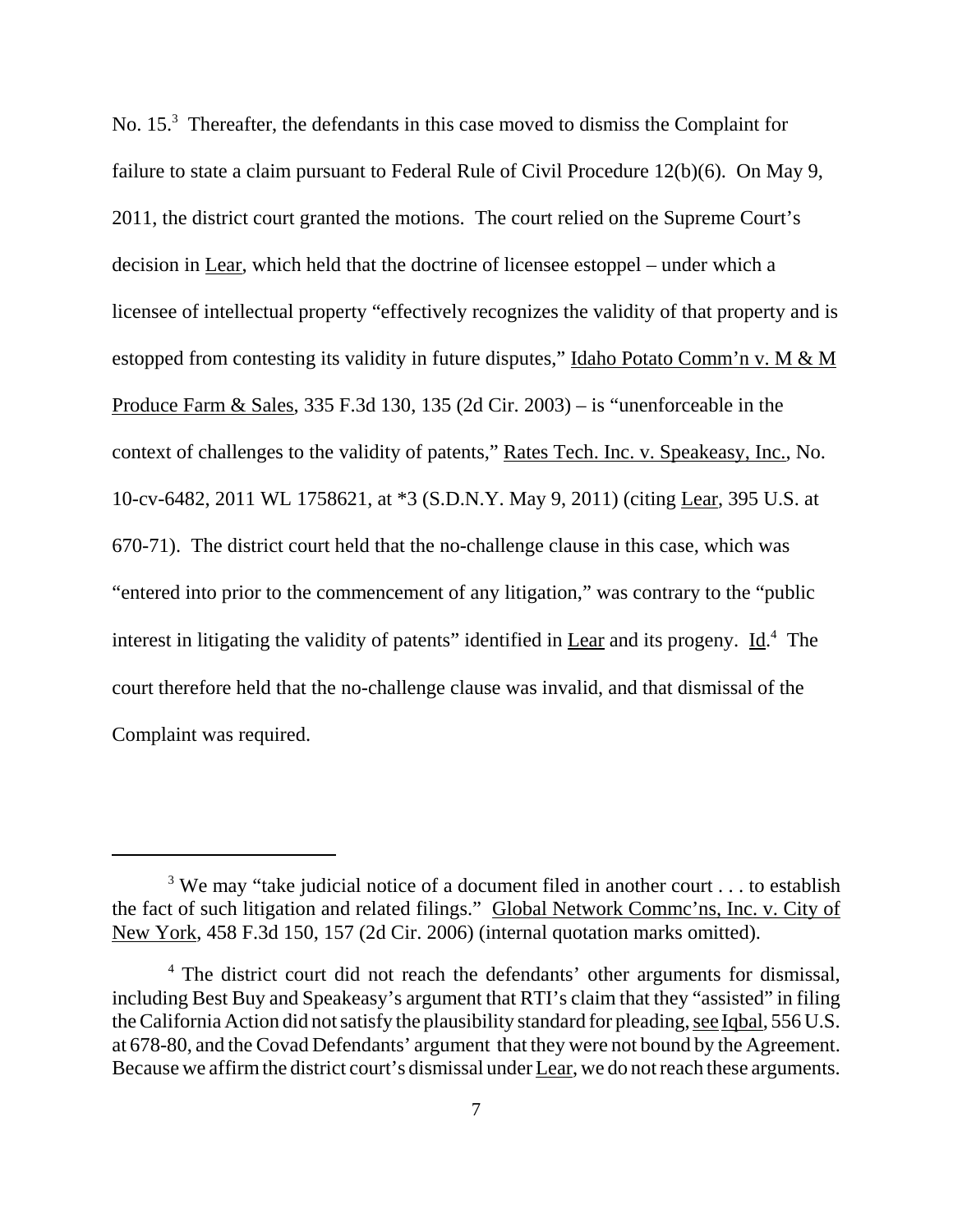RTI appealed to the United States Court of Appeals for the Federal Circuit. Speakeasy moved to dismiss the appeal for lack of subject matter jurisdiction or to transfer the appeal to this Court. On September 8, 2011, the Federal Circuit determined that it lacked jurisdiction over this case because "the district court's jurisdiction did not arise in whole or in part under the laws governing [the Federal Circuit's] appellate jurisdiction" and because this "contract dispute does not require the resolution of a related question of patent law, such as inventorship, infringement, validity, or unenforceability." Rates Tech., Inc. v. Speakeasy, Inc., 437 F. App'x 940, 941 (Fed. Cir. 2011) (citing Lab. Corp. of Am. Holdings v. Metabolite Labs., Inc., 599 F.3d 1277, 1283-84 (Fed. Cir.  $2010$ ). Rather than dismiss the appeal, the Federal Circuit transferred it to this Court. Id.

### **DISCUSSION**

RTI argues that the district court erred in applying the public policy rationale articulated in Lear favoring challenges to the validity of patents to invalidate the nochallenge clause in the Agreement. For support, RTI invokes a series of circuit court decisions which recognize that the strong public interest in settling ongoing litigation can justify the enforcement of no-challenge clauses that might otherwise be deemed invalid under Lear. As we explain below, those decisions do not render the no-challenge clause in this case enforceable, because the RTI-Speakeasy Agreement was entered into prior to any litigation between the parties.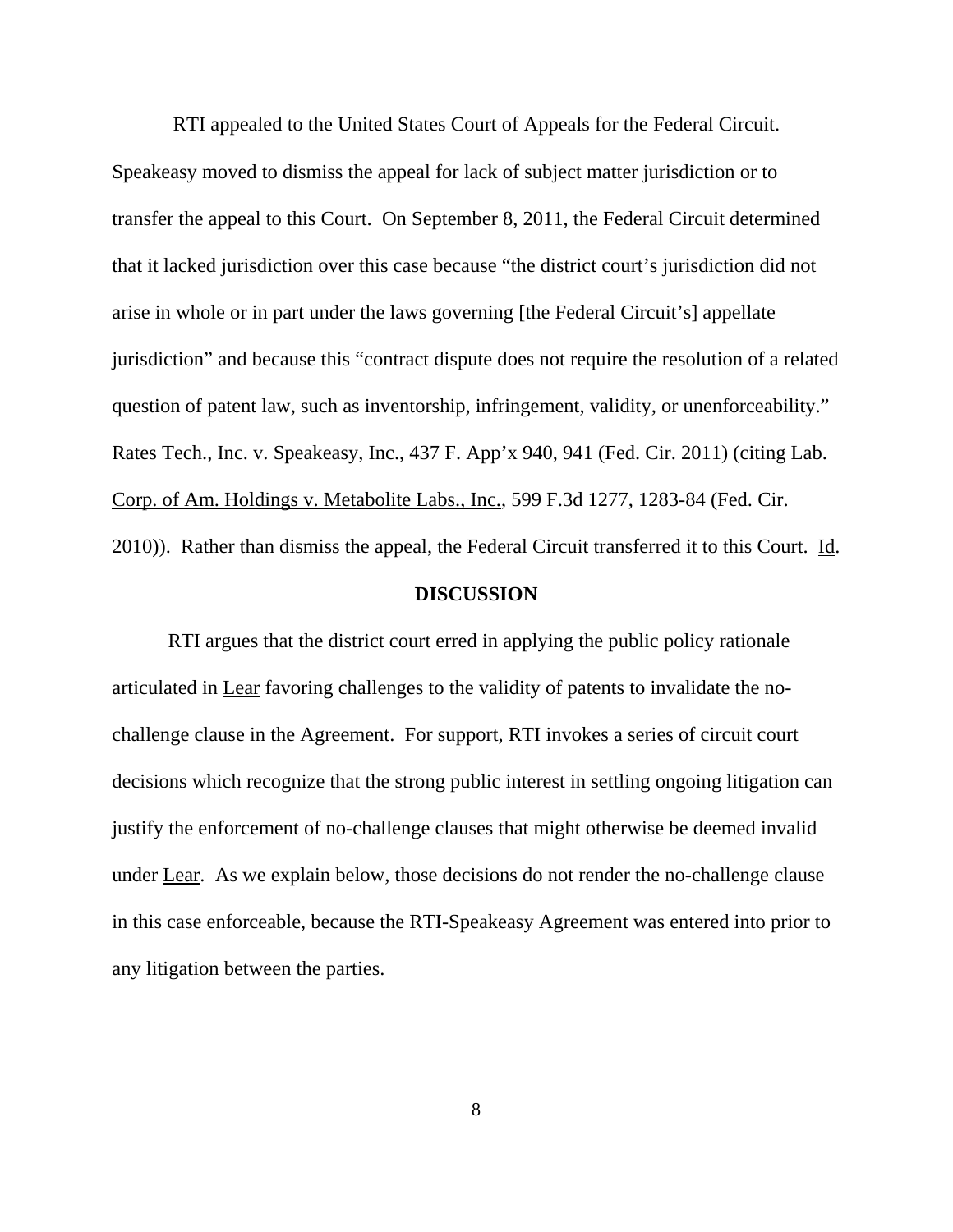# **I. Lear and Its Progeny**

Our analysis must begin with Lear, a decision in which the Supreme Court repudiated the doctrine of licensee estoppel in patent law. As the Court noted, licensee estoppel was rooted in contract law, which generally "forbids a purchaser to repudiate his promises simply because he later becomes dissatisfied with the bargain he has made." 395 U.S. at 668. Federal patent law, by contrast, requires "that all ideas in general circulation be dedicated to the common good unless they are protected by a valid patent." Id. Characterizing earlier judicial efforts to reconcile these "radically different concerns" as a "failure," the Court determined that the concerns of contract law were outweighed by those of patent law and therefore abandoned the doctrine of licensee estoppel. Id. at 668-71 (overruling Automatic Radio Mfg. Co. v. Hazeltine Research, Inc., 339 U.S. 827, 836  $(1950)$ ).

In justifying its holding, the Court explained that a typical patent licensor's "equities are far from compelling." Id. at 670. The grant of a patent "simply represents a legal conclusion reached by the Patent Office" – a conclusion reached in an ex parte proceeding and based upon factors "as to which reasonable men can differ widely." Id. Accordingly, the Court considered it not unfair "to require a patentee to defend the Patent Office's judgment when his licensee places the question in issue, especially since the licensor's case is buttressed by the presumption of validity which attaches to his patent." Id.; see also 35 U.S.C. § 282 ("A patent shall be presumed valid."). As the Court explained,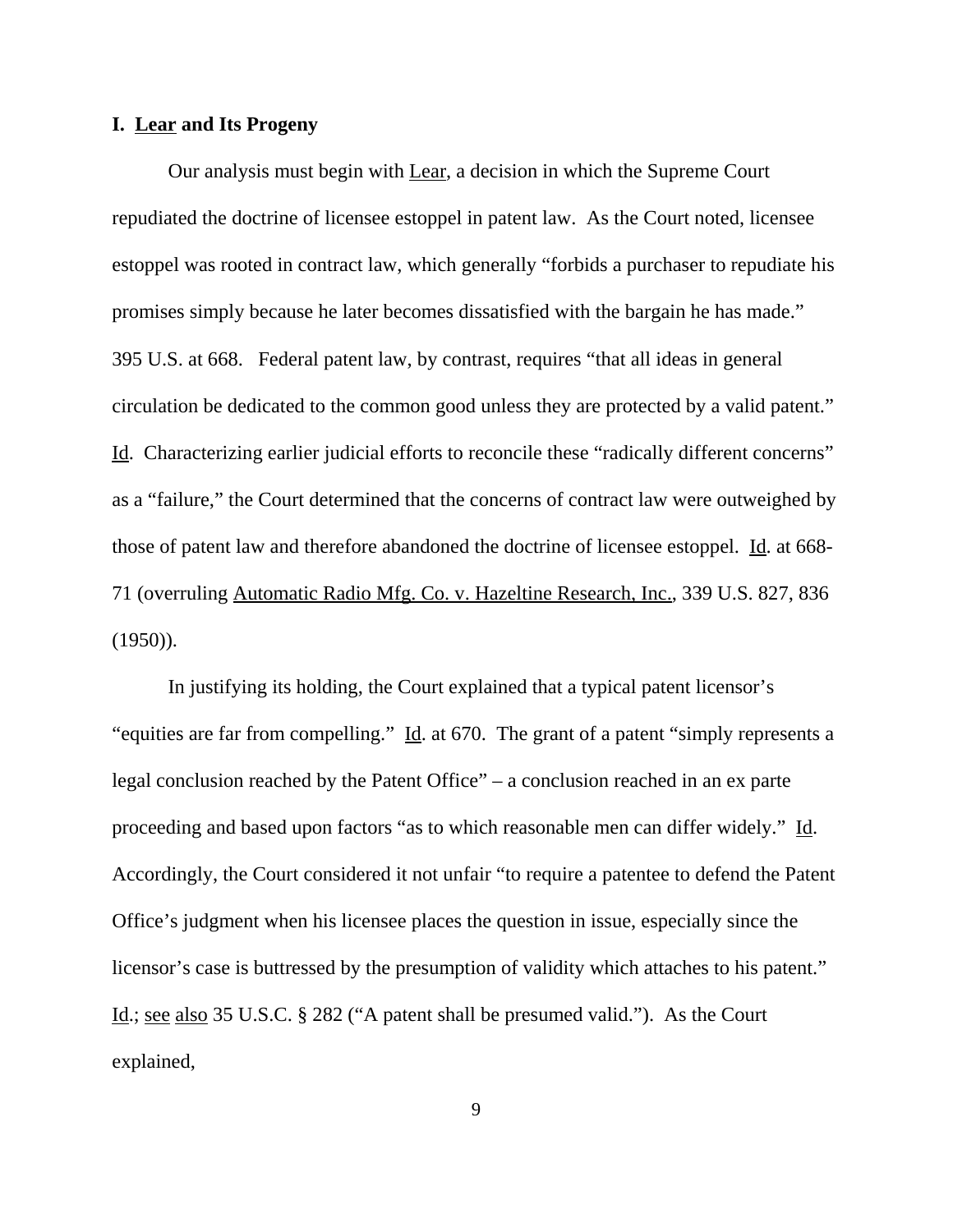the equities of the licensor do not weigh very heavily when they are balanced against the important public interest in permitting full and free competition in the use of ideas which are in reality a part of the public domain. Licensees may often be the only individuals with enough economic incentive to challenge the patentability of an inventor's discovery. If they are muzzled, the public may continually be required to pay tribute to would-be monopolists without need or justification. We think it plain that the technical requirements of contract doctrine must give way before the demands of the public interest in the typical situation involving the negotiation of a license after a patent has issued.

Lear, 395 U.S. at 670-71.

In addition, the Court held that after the patent was granted the licensee in Lear

could not be required to comply with the provision in its contract requiring it to pay

royalties until the patent was actually held invalid, explaining that

[t]he parties' contract . . . is no more controlling on this issue than is the State's doctrine of estoppel, which is also rooted in contract principles. The decisive question is whether overriding federal policies would be significantly frustrated if licensees could be required to continue to pay royalties during the time they are challenging patent validity in the courts.

It seems to us that such a requirement would be inconsistent with the aims of federal patent policy. Enforcing this contractual provision would give the licensor an additional economic incentive to devise every conceivable dilatory tactic in an effort to postpone the day of final judicial reckoning. . . . Moreover, the cost of prosecuting slow-moving trial proceedings and defending an inevitable appeal might well deter many licensees from attempting to prove patent invalidity in the courts. . . . Lastly, enforcing this contractual provision would undermine the strong federal policy favoring the full and free use of ideas in the public domain.

Id. at 673-74.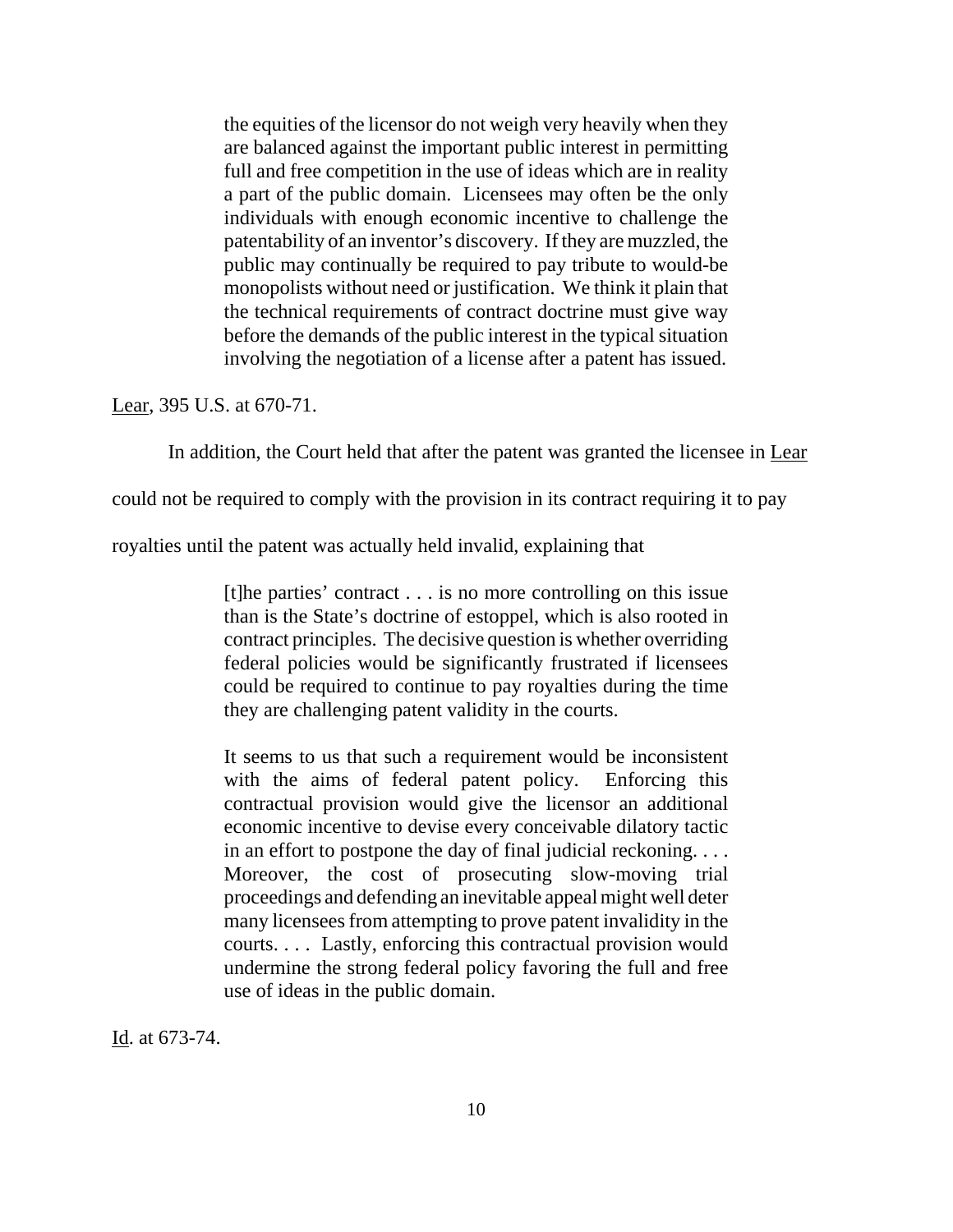As we have recognized, Lear is notable not only for its particular holdings regarding the doctrine of licensee estoppel and the enforcement of contracts for royalties, but also for establishing a "balancing test" for weighing the "public interest in discovering invalid patents" against other competing interests. Idaho Potato Comm'n, 335 F.3d at 135. In the decades since Lear was decided, lower federal courts have repeatedly been asked to balance the public interest in identifying invalid patents with federal policies favoring the resolution of disputes. In reviewing these decisions, we find it helpful to distinguish several methods by which patent disputes can be resolved.

First, a dispute over patent infringement and invalidity can be litigated to a final decision by a court. Such a decision ordinarily triggers the doctrine of res judicata, or claim preclusion, which "holds that a final judgment on the merits of an action precludes the parties or their privies from relitigating issues that were or could have been raised in that action." Monahan v. N.Y. City Dep't of Corr., 214 F.3d 275, 284 (2d Cir. 2000) (internal quotation marks omitted). Like the Federal Circuit, we "are aware of no court which has even suggested that Lear abrogates the application of *res judicata* principles based on a judgment imposed by the court after full litigation." Foster v. Hallco Mfg. Co., 947 F.2d 469, 476 (Fed. Cir. 1991).

Second, disputes regarding patent infringement and validity can be – and often are – resolved through the entry of a consent decree following litigation between the parties. After some initial uncertainty, see Kraly v. Nat'l Distillers & Chem. Corp., 502 F.2d 1366, 1369 (7th Cir. 1974), we and other courts applying Lear have recognized that such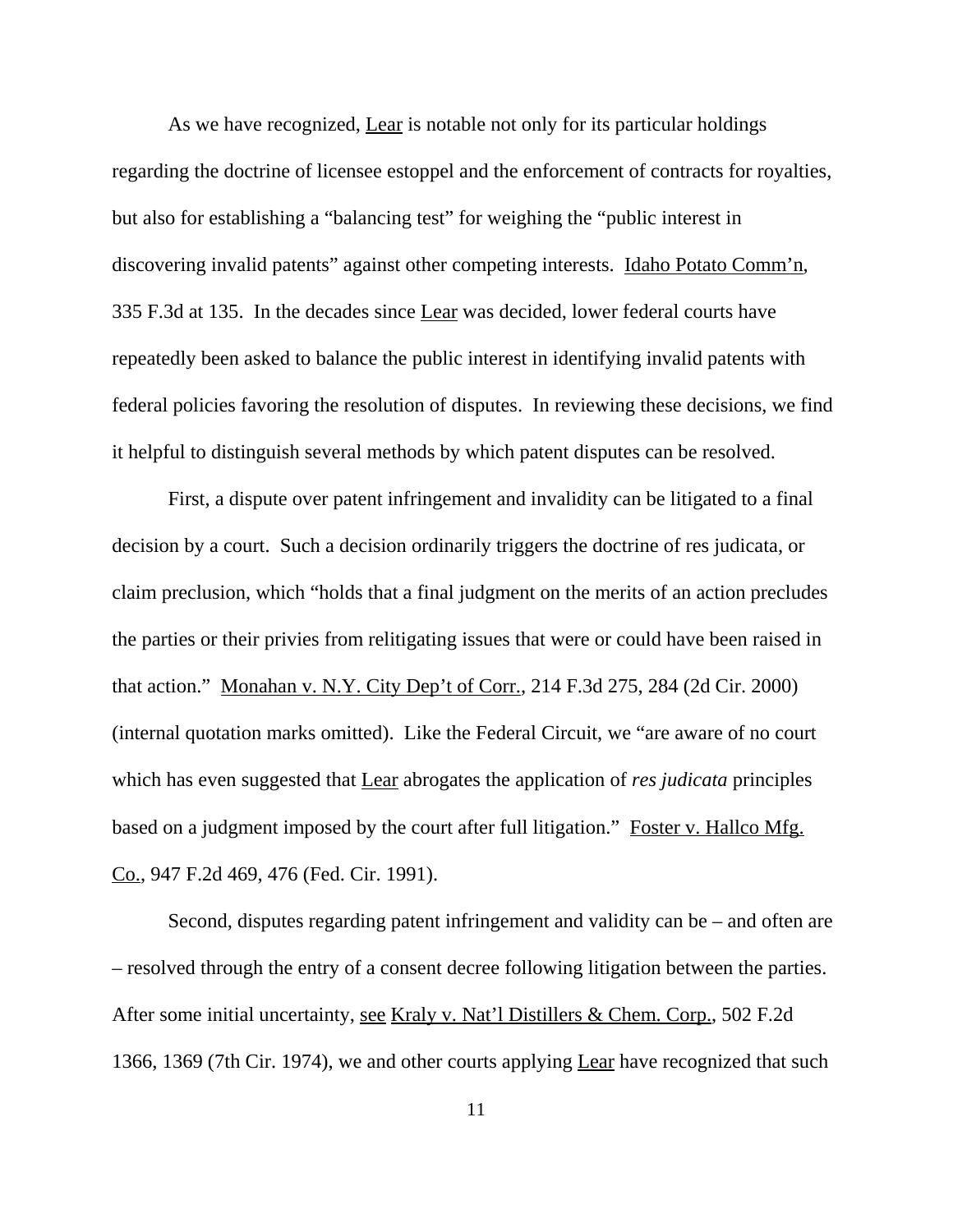decrees estop future challenges to a patent's validity, see, e.g., Wallace Clark & Co. v. Acheson Indus., Inc., 532 F.2d 846, 849 (2d Cir. 1976); Foster, 947 F.2d at 476-77; Am. Equip. Corp. v. Wikomi Mfg. Co., 630 F.2d 544, 547-48 (7th Cir. 1980); Schlegel Mfg. Co. v. USM Corp., 525 F.2d 775, 780-81 (6th Cir. 1975). As we explained in Wallace Clark,

> the interests of litigants and the public in general will be best served by according res judicata effect to consent decrees adjudicating a patent's infringement as well as its validity. While in some cases this policy may result in the survival of invalid patents, the agreements are arrived at in settlement of adversary litigation with infringement as well as validity determined and with the discovery machinery of the courts available to the parties, and are subject to court scrutiny, in contrast to the purely private license agreements on which pre-Lear estoppel was based.

532 F.2d at 849; see also Foster, 947 F.2d at 476 (distinguishing Lear on the ground that

it "did not consider the policy concerns evoked when preserving the finality of a

judgment").

Third, a patent dispute can be settled privately after the initiation of litigation,

without the imprimatur of a consent decree. In Warner-Jenkinson Co. v. Allied Chemical

Corp., 567 F.2d 184 (2d Cir. 1977), we held that such a settlement did not estop a patent

licensee from later challenging the validity of the patent in a later dispute over royalties.

As we noted,

[t]here is certainly a public interest in the avoidance of litigation through the peaceful resolution of lawsuits. In the patent field, however, this interest is to be balanced against the public interest in having invalid patents cleared away through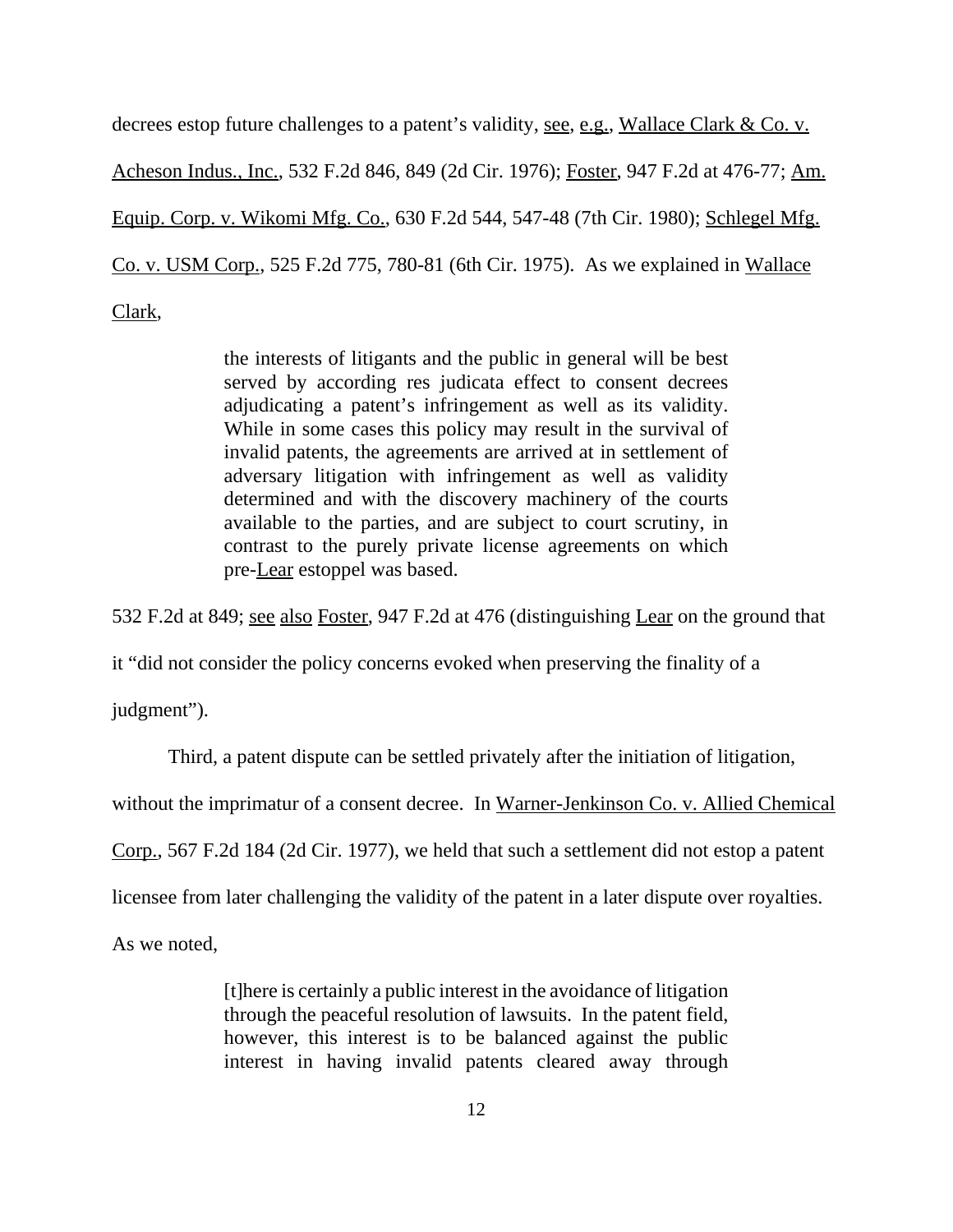litigation. If encouragement of such litigation is important enough to justify allowing licensees to sue to invalidate patents, then it makes little sense for us to strain to preserve the termination of such litigation through a settlement.

 Id. at 188; see also Int'l Telemeter Corp. v. Teleprompter Corp., 592 F.2d 49, 56-57 (2d Cir. 1979) (noting that enforcement of a settlement agreement providing for payment of damages for past infringement did not estop licensee "from challenging the validity of [the] patent when that claim is properly raised"). We suggested, however, that the result in Warner-Jenkinson might have been different if the agreement had contained a nochallenge clause. 567 F.2d at 188 ("[I]f a settlement agreement contains an explicit prohibition on licensee suits during some future period . . . a court may feel that effect should be given to such provisions."). $5$ 

Aside from our ambivalent dictum in Warner-Jenkinson, we have not addressed how Lear should apply to a settlement that resolves pending patent litigation and contains a no-challenge clause. However, the Federal Circuit has held that a no-challenge clause in such a settlement is valid under Lear. See Flex-Foot, Inc. v. CRP, Inc., 238 F.3d 1362, 1367-70 (Fed. Cir. 2001). In Flex-Foot, the Federal Circuit noted that the license in Lear "did not contain, and was not accompanied by, any promise by the licensee not to challenge the validity of the patent." Id. at 1368. As a result, Lear did not "implicate.

 $5 \text{ Cf.}$  Aro Corp. v. Allied Witan Co., 531 F.2d 1368, 1374 (6th Cir. 1976) (holding that the rationale of the consent decree cases was "fully applicable" where a stipulated dismissal and settlement resolved pending patent litigation and there were other licensees and alleged infringers who had an incentive to challenge the patent's validity).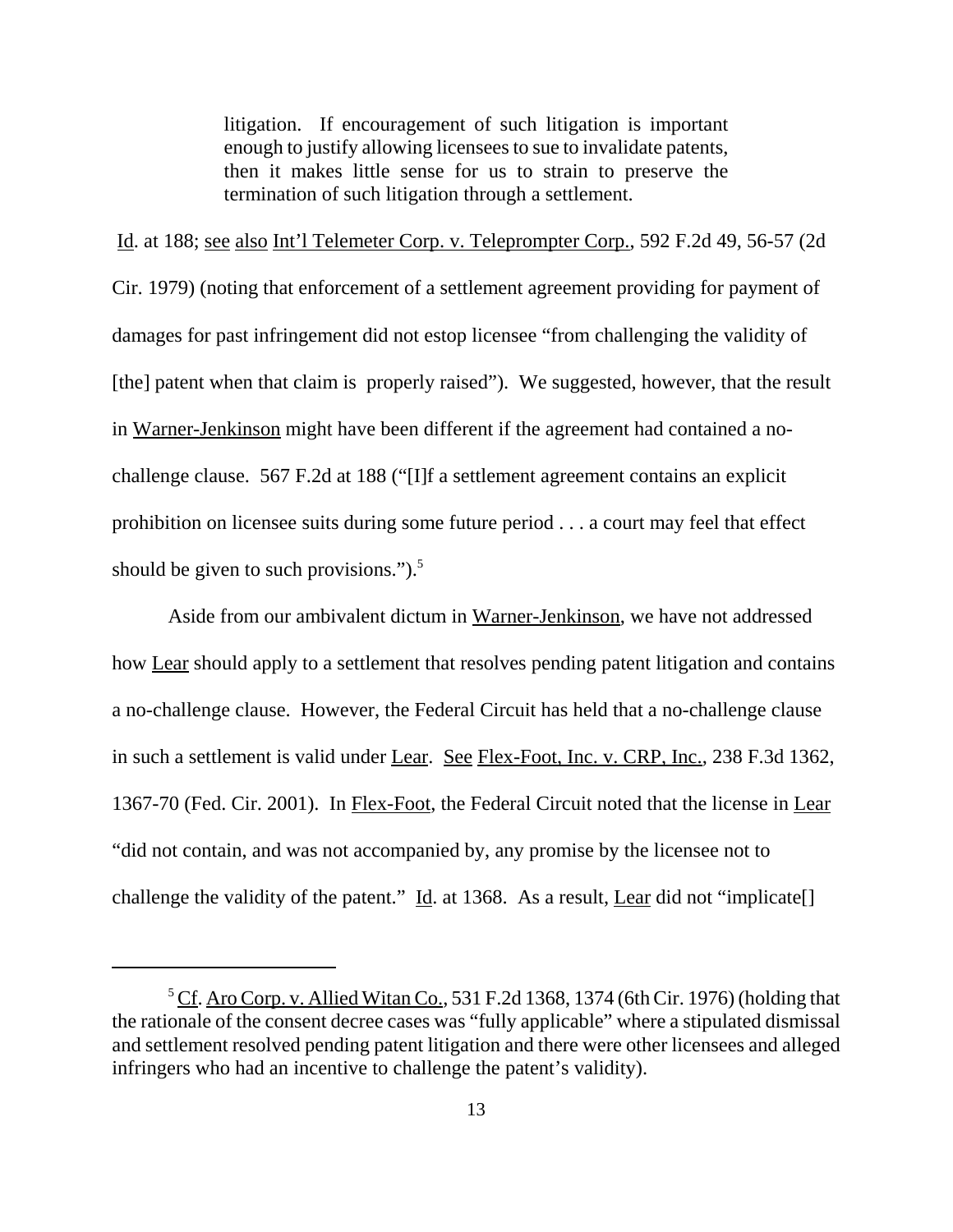the important policy of enforcing settlement agreements and res judicata." Id. Concluding that the policy interests underlying the "settlement of litigation [are] more strongly favored by the law" than the "technical requirements of contract doctrine" at issue in Lear, the Federal Circuit held that

> [o]nce an accused infringer has challenged patent validity, has had an opportunity to conduct discovery on validity issues, and has elected to voluntarily dismiss the litigation with prejudice under a settlement agreement containing a clear and unambiguous undertaking not to challenge validity and/or enforceability of the patent in suit, the accused infringer is contractually estopped from raising any such challenge in any subsequent proceeding.

Id. at 1369-70; see also Hemstreet v. Spiegel, Inc., 851 F.2d 348, 350 (Fed. Cir. 1988)

(holding that a party must pay royalties under a settlement license agreement even though the patent was held unenforceable in another court because "[t]he enforcement of settlement of litigation involves another public policy totally absent in Lear: the encouragement of settlement of litigation and the need to enforce such settlements in order to encourage the parties to enter into them").

Fourth, and finally, disputes about patent infringement and validity can be resolved by agreement prior to any litigation between the parties. The Ninth Circuit confronted a case involving such an agreement shortly after Lear was decided. See Massillon-Cleveland-Akron Sign Co. v. Golden State Adver. Co., 444 F.2d 425 (9th Cir. 1971) (" $MCA$ "). In that case, MCA accused several parties, including Golden State Advertising Co. ("Golden State"), of infringing its patent, and threatened to take legal action against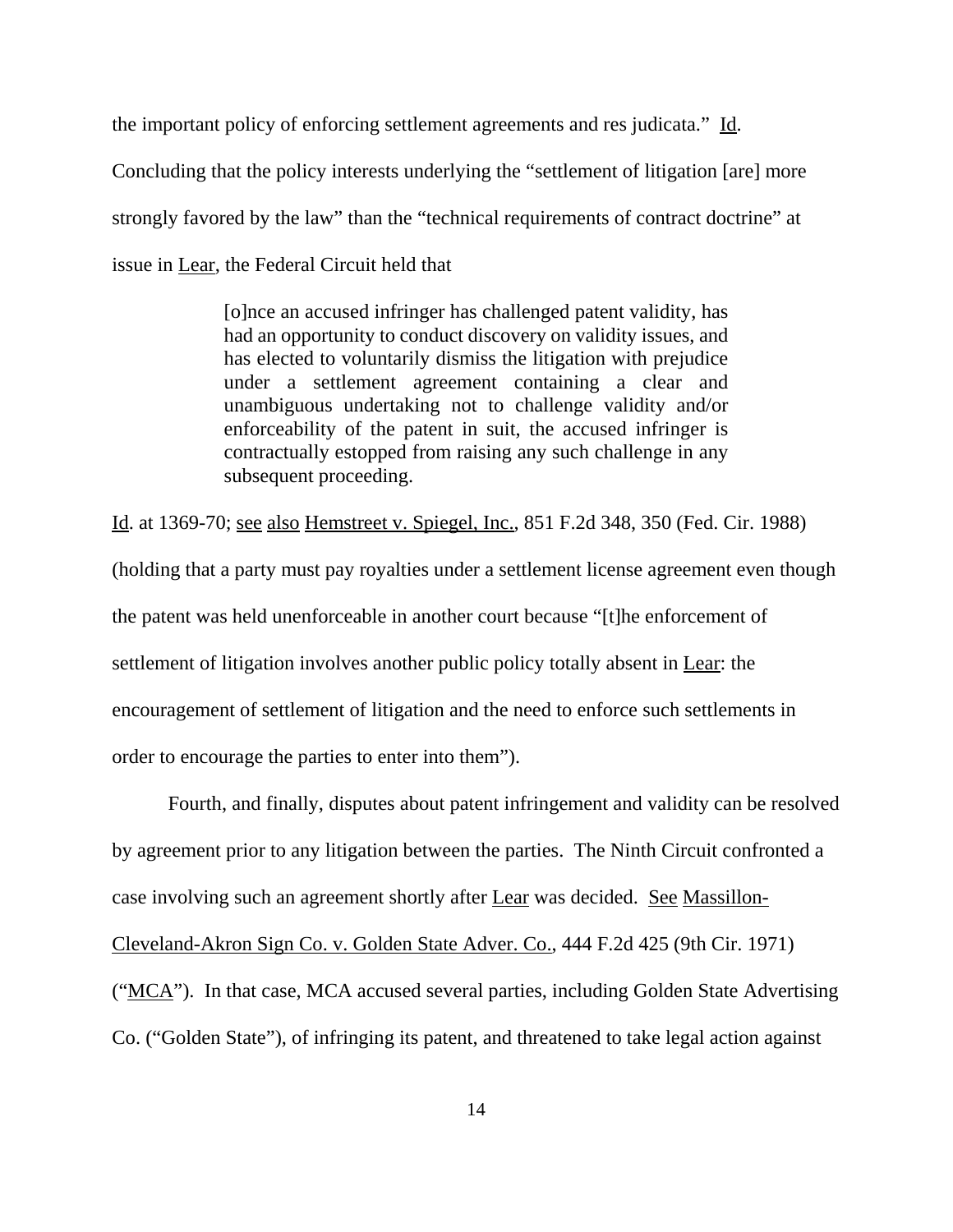them. Id. at 425. A lawsuit was averted when the parties entered into "a written agreement settling the controversy," under which Golden State "acknowledged the validity of the patent and covenanted to refrain from directly or indirectly contesting or questioning the validity of the patent." Id. Several years later, MCA sued Golden State, alleging that it had breached the settlement by again infringing the patent. Golden State asserted the patent's invalidity as a defense, and MCA argued that the settlement barred Golden State from challenging the patent's validity. Id. at 426. The Ninth Circuit held that the "'strong federal policy' referred to repeatedly in Lear" required it to hold that the covenant barring Golden State from contesting the validity of MCA's patent was "void on its face and unenforceable." Id. at 427. The Ninth Circuit found it "unimportant that . . . the covenant is part of a settlement agreement rather than of a typical patent licensing agreement," suggesting that if such a distinction were recognized it would be "easy to couch licensing arrangements in the form of settlement agreements." Id.

## **II. Applying Lear to Pre-Litigation Settlement Agreements**

As noted above, our task in this case is to balance the policy concerns of patent law articulated in Lear against countervailing policy concerns that favor requiring parties to adhere to the terms of agreements resolving their legal disputes. See Idaho Potato Comm'n, 335 F.3d at 137 ("Lear makes clear that courts should weigh the federal policy embodied in the law of intellectual property against even explicit contractual provisions and render unenforceable those provisions that would undermine the public interest."). The situation in this case most resembles the one in the Ninth Circuit's MCA decision.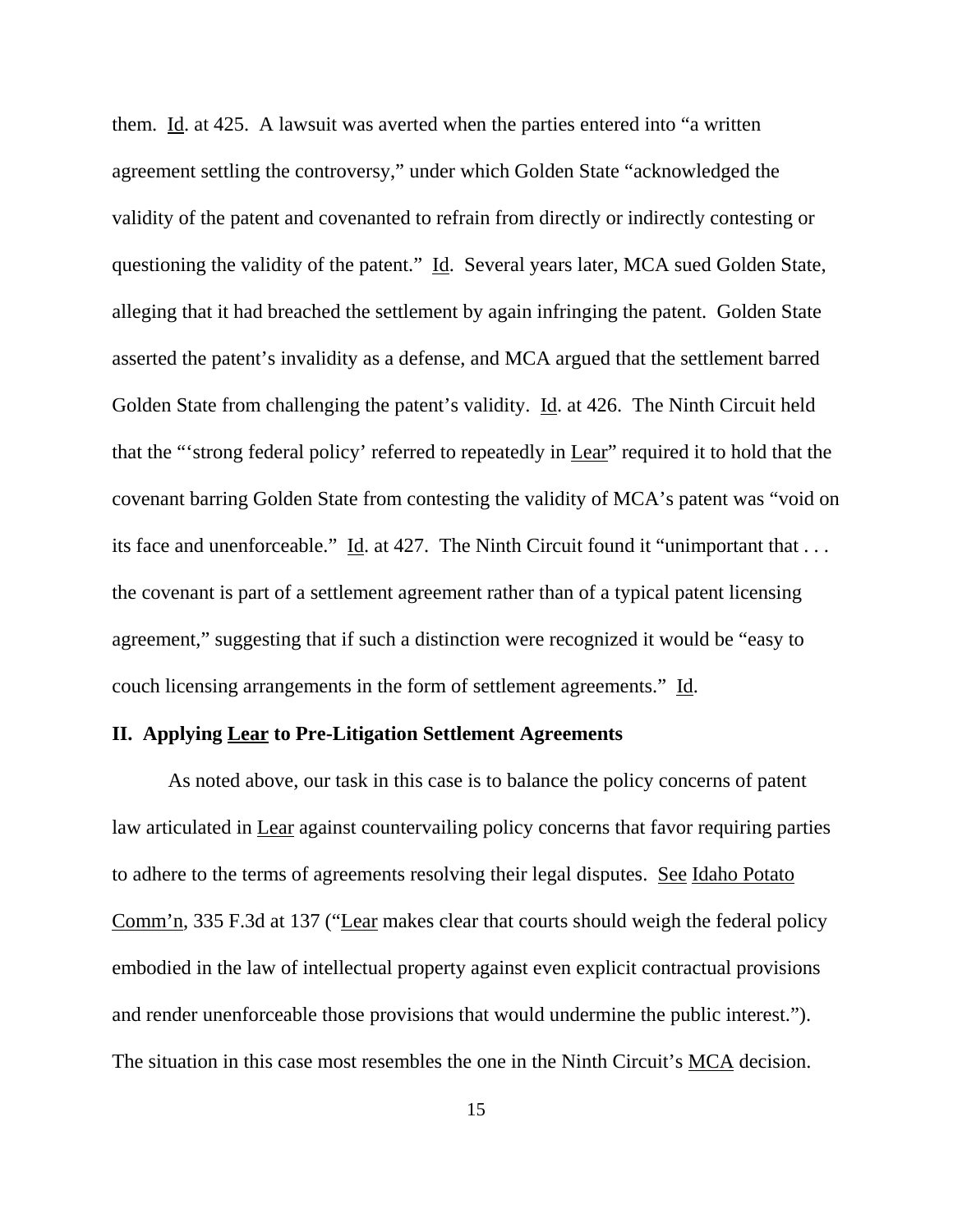According to the Complaint, RTI became aware that Speakeasy was infringing the Patents in April 2007, and that same month the parties resolved their incipient dispute by entering into the Agreement. Neither side filed a lawsuit, and thus Speakeasy never had the opportunity to conduct discovery regarding the validity of RTI's patent. Like the settlement agreement in MCA, the Agreement between Speakeasy and RTI contains a provision in which Speakeasy promised not to contest the validity of the Patents – a provision that, Speakeasy and the other defendants now argue, is invalid under Lear.<sup>6</sup>

We find the Ninth Circuit's decision in <u>MCA</u> persuasive. As the present case demonstrates, it is common for patent licensing agreements to be entered into after a patent owner makes an initial accusation of infringement. In these circumstances, patent owners eager to avoid future challenges to their (possibly invalid) claims to a monopoly have a strong incentive to "couch licensing arrangements in the form of settlement agreements" by including recitals in their agreements declaring that the patent is valid. MCA, 444 F.2d at 427. If no-challenge clauses in pre-litigation agreements were held to be valid and enforceable, Lear's strong policy "favoring the full and free use of ideas in the public domain" could be evaded through the simple expedient of clever draftsmanship. 395 U.S. at 674. The validity and scope of patents are often controversial, and any negotiation for a license agreement has the potential for the would-

 $6$  This case differs from  $MCA$  in that the RTI-Speakeasy Agreement contains a</u> liquidated damages clause which provides that if Speakeasy affirmately challenges, or assists others in challenging, the validity of the Patents, it must pay \$12 million in damages to RTI.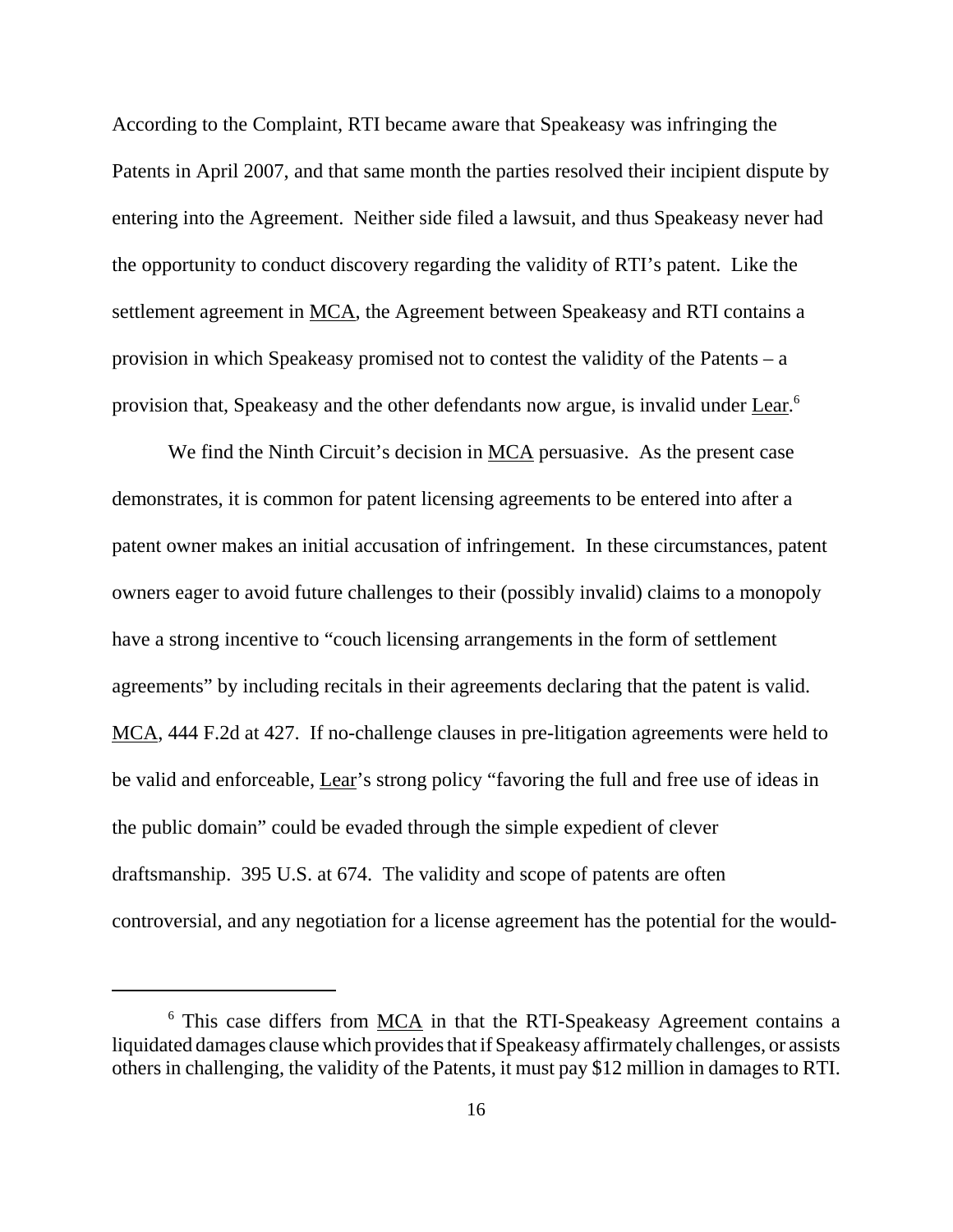be licensee to raise questions about the patent's validity in order to secure a more favorable price. Creating a "good faith" dispute about patent validity that can be "settled" by a license including a covenant never to challenge the patent would rarely be an obstacle to parties seeking to evade the strictures of Lear. As a result, allowing such nochallenges whenever a license agreement is cast as a "settlement" could "close[] the doors of the courts to a large group of parties who ha[ve] sufficient interest in the patent to challenge its validity," Schlegel Mfg., 525 F.2d at 781, and thereby render Lear's prohibition of licensee estoppel – a prohibition that the Supreme Court held was required by strong public policy considerations – a dead letter.

Moreover, we note that prior to the initiation of litigation, the parties to a patent dispute will not have had an opportunity to conduct discovery that may shed light on the patent's validity. See Flex-Foot, 238 F.3d at 1370 (upholding a no-challenge clause where the parties settled after the alleged infringer "had an opportunity to conduct discovery on validity issues" and the parties had "fully briefed opposing summary judgment motions on the issue of invalidity"). The fact that parties have conducted discovery seems to us significant in two respects. First, it suggests that the alleged infringer has had a full opportunity to assess the validity of the patent, and is therefore making an informed decision to abandon her challenge to its validity. Second, the fact that parties have conducted discovery is evidence that they had a genuine dispute over the patent's validity, and that the patent owner is not seeking to prevent its monopoly from being challenged by characterizing ordinary licensing agreements as settlement agreements.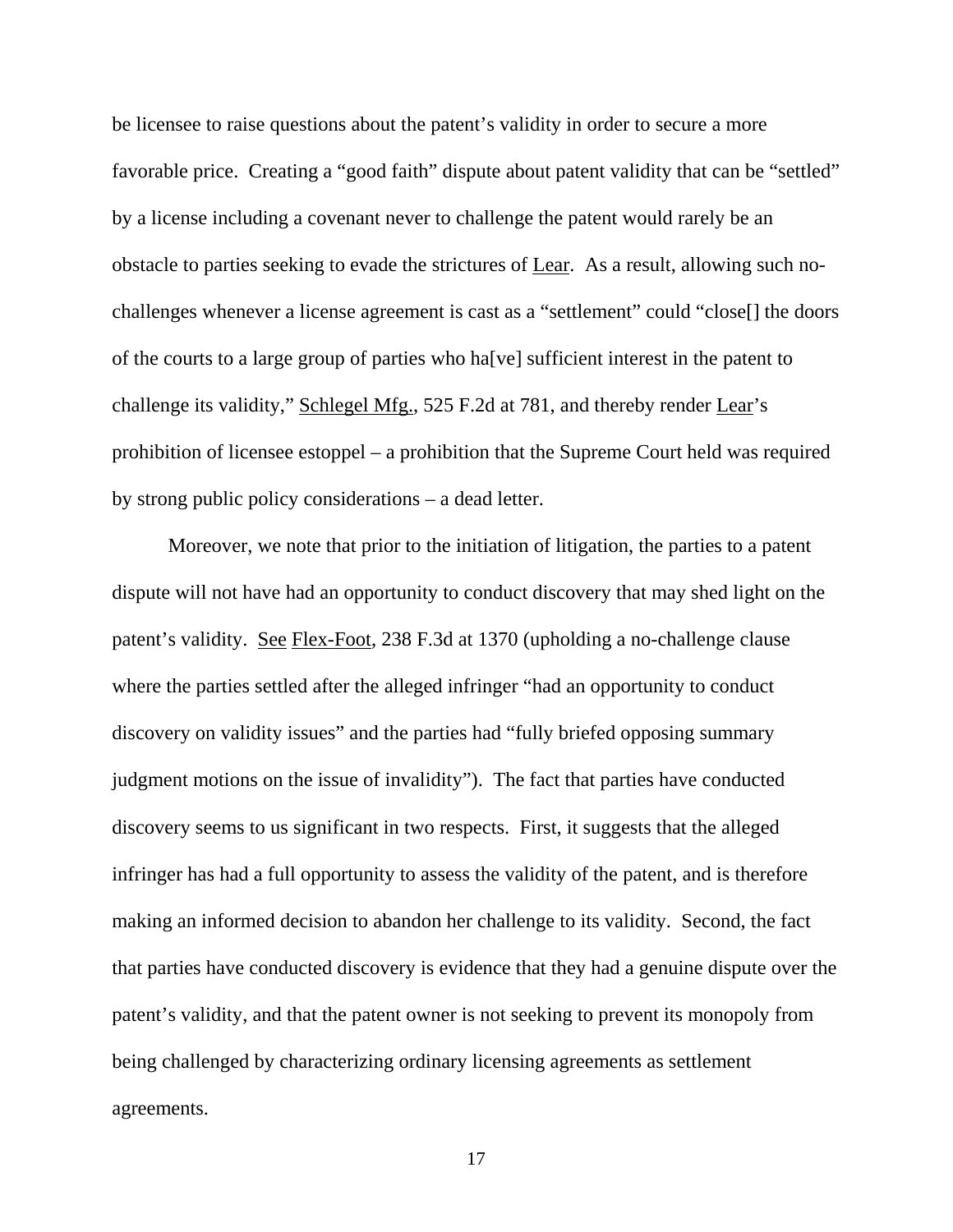Thus, while we recognize the important policy interests favoring the settlement of litigation *may* support a different rule with respect to no-challenge clauses in settlements entered into after the initiation of litigation, see Warner-Jenkinson, 567 F.2d at 188; Flex-Foot, 238 F.3d at 1369-70,<sup>7</sup> and we are conscious of the great costs that can be associated with patent litigation, we believe that enforcing no-challenge clauses in pre-litigation settlements would significantly undermine the "public interest in discovering invalid patents," Idaho Potato Comm'n, 335 F.3d at 135. We therefore hold that covenants barring future challenges to a patent's validity entered into prior to litigation are unenforceable, regardless of whether the agreements containing such covenants are styled as settlement agreements or simply as license agreements.

We find RTI's various arguments urging us to find the no-challenge clause in the Agreement enforceable unpersuasive. First, it is true, as RTI observes, that we and other courts have recognized a strong judicial policy favoring the settlement of litigation, including patent litigation. See In re Tamoxifen Citrate Antitrust Litig., 466 F.3d 187, 202 (2d Cir. 2006) (noting "our longstanding adherence to the principle that courts are bound to encourage the settlement of litigation" (internal quotation marks omitted)); Foster, 947 F.2d at 477 ("[T]he Federal Circuit has repeatedly expressed the view that there is a strong public interest in settlement of patent litigation."); Asahi Glass Co. v. Pentech Pharms., Inc., 289 F. Supp. 2d 986, 991 (N.D. Ill. 2003) (Posner, J., sitting by

<sup>&</sup>lt;sup>7</sup> As in Warner-Jenkinson, we have no need to decide here whether a no-challenge clause in a purely private post-litigation settlement, as distinct from a settlement that has been incorporated into a judicially-approved consent decree, may be enforced.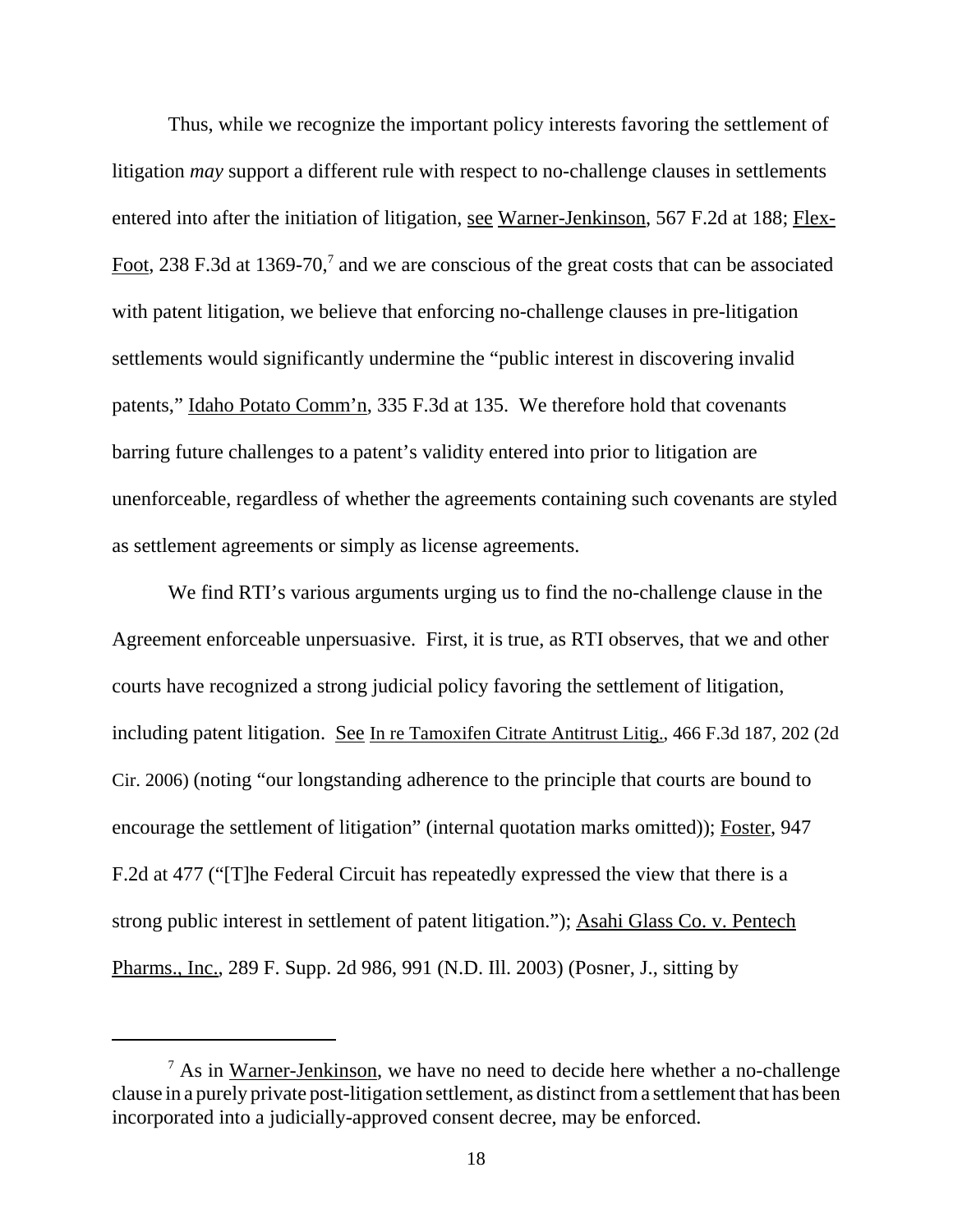designation) ("The general policy of the law is to favor the settlement of litigation, and the policy extends to the settlement of patent infringement suits.").

As noted above, however, the present case involves a pre-litigation settlement. While such agreements are ordinarily enforceable, and indeed desirable, see McKenzie Constr., Inc. v. Maynard, 758 F.2d 97, 101-02 (3d Cir. 1985) (noting that "a prompt and efficient attorney who achieves a fair settlement without litigation serves both his client and the interests of justice"), we believe that in the patent context enforcing no-challenge clauses in pre-litigation settlements would too easily enable patent owners to "muzzle[]" licensees – the "only individuals with enough economic incentive to challenge" the patent's validity, Lear, 395 U.S. at 670. As the Ninth Circuit correctly noted in <u>MCA</u>, recognizing a distinction between pre-litigation settlements and ordinary licensing agreements "would, in practice, be less than workable." MCA, 444 F.2d at 427. Indeed, for the reasons stated above, this observation if anything understates the matter: license agreements with no-contest provisions could, and likely would, routinely be drafted as "settlements."

Second, RTI argues that the rule we adopt would "requir[e] parties who wish to settle a justiciable infringement dispute without litigation to go through the formality – perhaps even the charade – of filing an infringement action and actively 'litigating' . . . in order to make their settlement agreement enforceable." Appellant's Br. at 26-27. We disagree. Nothing in Lear or our ruling prevents parties in a patent infringement dispute from entering, prior to the initiation of litigation, nearly the entire agreement that RTI and Speakeasy signed in this case. That is, RTI and Speakeasy were free to resolve their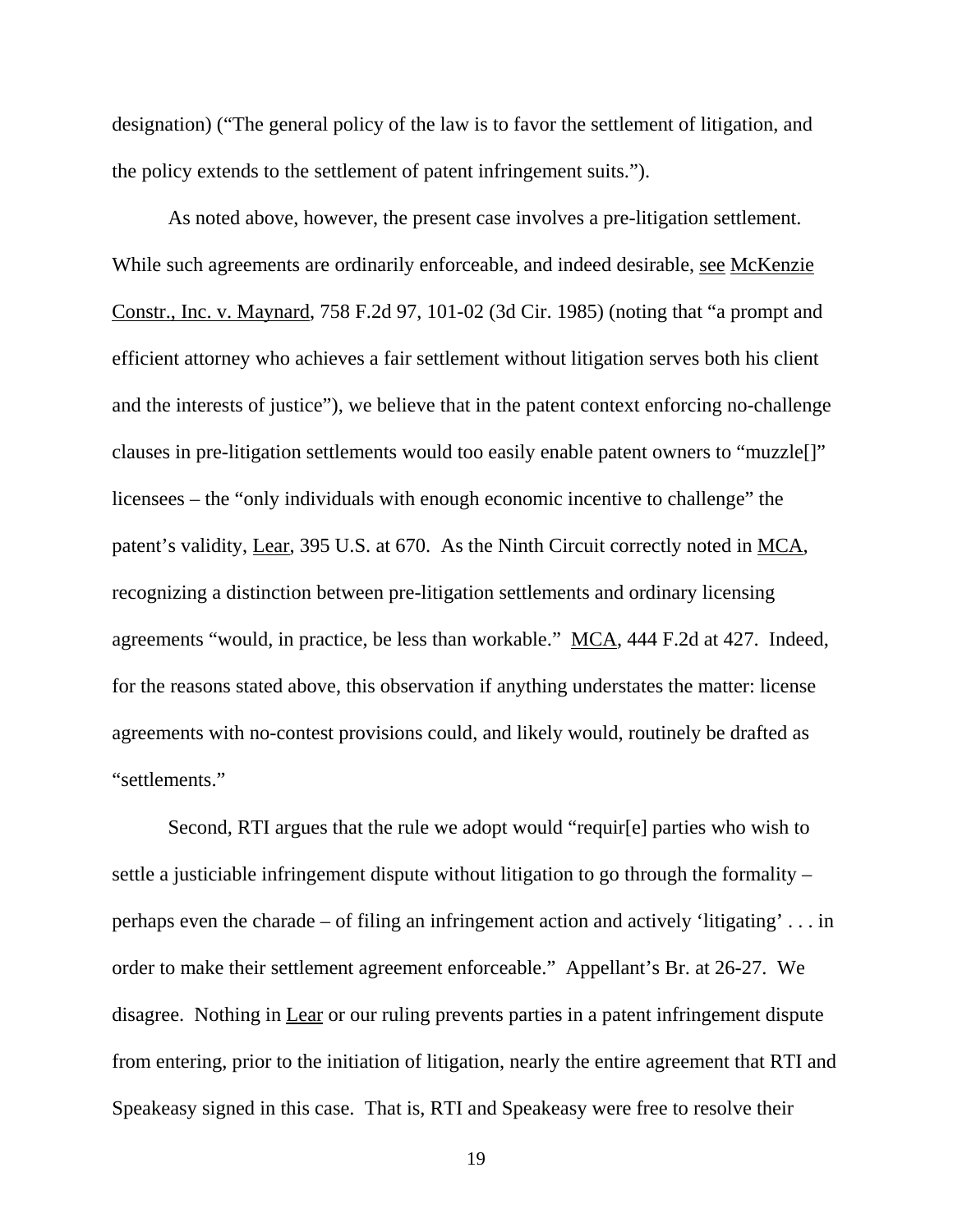infringement dispute through an agreement in which Speakeasy paid RTI a lump-sum to cover past infringements and future uses. What RTI could not do, however, was covenant to forever shield itself from an invalidity action that Speakeasy might someday wish to bring, or assist others in bringing. Thus, our holding does not bar pre-litigation patent settlements, and patent owners need not go through the "charade" of litigating an infringement action in order to collect any royalties due to them. We doubt that parties would find it desirable to conduct expensive discovery in order to validate a no-challenge clause. To the extent that our rule may discourage the insertion of such clauses into licenses or settlement agreements, that is a desirable consequence for the reasons stated in Lear.

Third, RTI argues that we should follow dicta in a recent Federal Circuit decision suggesting that the existence of prior litigation and discovery between the parties is not required to render a no-challenge clause enforceable. See Baseload Energy, Inc. v. Roberts, 619 F.3d 1357 (Fed. Cir. 2010). In Baseload, which RTI never cited before the district court, the Federal Circuit held that a release provision in a settlement that resolved a breach of contract action did not bar a later challenge by one of the parties to the validity of a patent owned by the other party, because the release lacked "the clear and unambiguous language necessary to effect a release of patent invalidity defenses." Id. at 1364. However, the Federal Circuit also suggested that, if the release *had* contained such clear language, then the release would have barred any future patent invalidity claim despite the fact that the prior litigation involved only a contract dispute, not a dispute over patent infringement or validity. See id. at 1363 ("In the context of settlement agreements,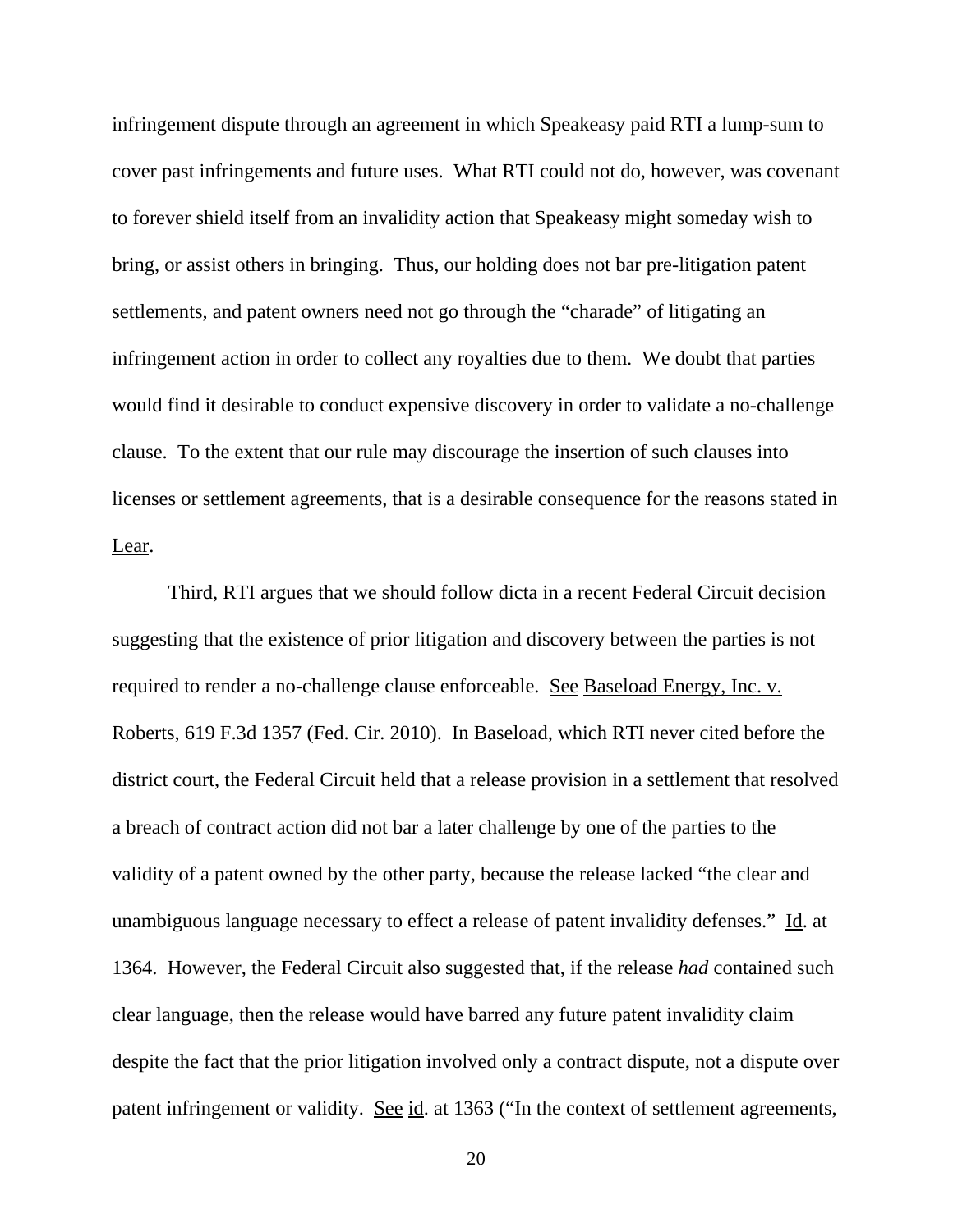as with consent decrees, clear and unambiguous language barring the right to challenge patent validity in future infringement actions is sufficient, even if invalidity claims had not been previously at issue and had not been actually litigated.").

Because Baseload involved a release agreement entered into as part of a contract action that had nothing to do with patent infringement or validity, the Baseload court had no occasion to consider the concern, present in this case and in the Ninth Circuit's decision in MCA, that patent owners have an incentive to "couch licensing arrangements in the form of settlement agreements" in order to prevent licensees from later challenging the validity of their patent. MCA, 444 F.2d at 427. In any event, our court is not bound by the holdings – much less the dicta – of other federal courts of appeal.<sup>8</sup> We are, however, bound by the Supreme Court's decision in Lear. Accordingly, we decline RTI's invitation to extend the dicta in Baseload to render enforceable the no-challenge clause in this case.<sup>9</sup>

<sup>&</sup>lt;sup>8</sup> The Federal Circuit's earlier decision in Flex-Foot, holding that no-challenge clauses are enforceable if they are entered into once an "an accused infringer has challenged patent validity, [and] has had an opportunity to conduct discovery on validity issues," 238 F.3d at 1370, seems to us to strike a more plausible balance between the policies of patent law articulated in Lear and policies favoring the resolution of disputes. As noted above in footnote 7, however, this case does not require us to decide whether to extend the rule of Wallace Clark to cover the situation in Flex-Foot.

<sup>&</sup>lt;sup>9</sup> We note that for cases over which exclusive appellate jurisdiction lies in the Federal Circuit, see Lab Corp., 599 F.3d at 1284; 28 U.S.C. § 1295(a)(1), the Federal Circuit does not defer to the interpretations of Lear issued by other circuits because of the "need for uniformity and certainty" in patent law, Foster, 947 F.2d at 475. Accordingly, district courts in this circuit remain bound to follow the holdings of the Federal Circuit in cases falling within the appellate jurisdiction of the Federal Circuit. We also note, however, that our decision does not conflict with the holding of any decision of the Federal Circuit, despite being in some tension with dictum in Baseload. We anticipate that when the issue is squarely presented to it, the Federal Circuit will carefully consider whether that dictum is consistent with the Supreme Court's decision in Lear, which is binding on all the circuits.